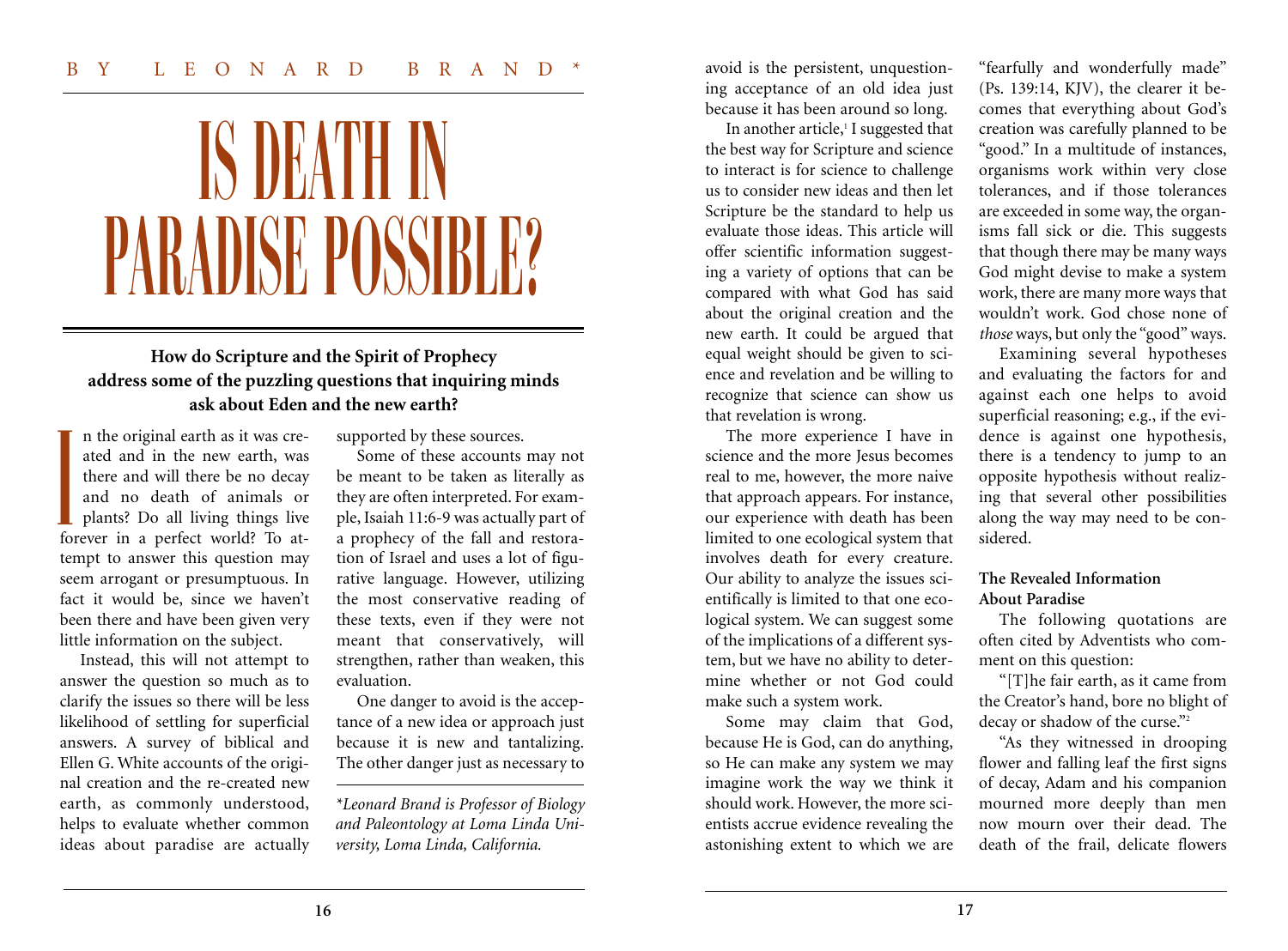was indeed a cause of sorrow; but when the goodly trees cast off their leaves, the scene brought vividly to mind the stern fact that death is the portion of every living thing."3

"I saw another field full of all kinds of flowers [on the new earth], and as I plucked them, I cried out, 'They will never fade.' Next I saw a field of tall grass, most glorious to behold; it was living green and had a reflection of silver and gold, as it waved proudly to the glory of King Jesus. Then we entered a field full of all kinds of beasts—the lion, the lamb, the leopard, and the wolf, all together in perfect union. We passed through the midst of them, and they followed on peaceably after."4

"The wolf will live with the lamb, the leopard will lie down with the goat, the calf and the lion and the yearling together; and a little child will lead them. The cow will feed with the bear, their young will lie down together, and the lion will eat straw like the ox. The infant will play near the hole of the cobra, and the young child put his hand into the viper's nest. They will neither harm nor destroy on all my holy mountain, for the earth will be full of the knowledge of the Lord as the waters cover the sea" (Isa. 11:6-9, NIV).

"'The wolf and the lamb will feed together, and the lion will eat straw like the ox, but dust will be the serpent's food. They will neither harm nor destroy on all my holy mountain,' says the Lord" (65:25, NIV).

"To Adam, the offering of the first sacrifice was a most painful ceremony . . . It was the first time he had ever witnessed death, and he knew that had he been obedient to God, there would have been no death of man or beast<sup>"5</sup>

"One animal was not to destroy another animal for food." $6$ 

"He will wipe every tear from their eyes. There will be no more death or mourning or crying or pain, for the old order of things has passed away" (Rev. 21:4, NIV).

"Pain cannot exist in the atmosphere of heaven. There will be no more tears, no funeral trains, no badges of mourning."7

Several specific conditions in paradise are described above: (1) Several mammals are listed that will not hurt one another or us. (2) Poisonous snakes will not harm us. (3) Lions will eat vegetable matter. (4) Animals will not destroy one another for food. (5) Serpents will eat dust. (6) There will be no pain or tears. (7) Flowers will not fade. (8) There will be no decay.

These observations are sometimes interpreted to mean that no creatures or plants will ever die in the new earth, and that there will not even be any decay of vegetable matter. Is this conclusion the only one consistent with the brief prophetic comments?

Three possible implications of this issue will be addressed in this

*If the new earth will be a re-creation of the original earth and its biological realm as it was before sin, then it is fair to compare our biological world with the biblical statements about the new earth and evaluate the implications of the changes that may have occurred as the result of sin. It is also assumed that God did not completely overhaul the nature of life after sin.*

article: (1) Will there be a decay process that recycles nutrients? (2) Will no animals at all be eaten, or might this apply only to higher animals? (3) Will mammals and other animals not only be free from predation, but also live forever?

If the new earth will be a re-creation of the original earth and its biological realm as it was before sin, then it is fair to compare our biological world with the biblical statements about the new earth and evaluate the implications of the changes that may have occurred as the result of sin. It is also assumed that God did not completely overhaul the nature of life after sin, but that the biological world now is approximately as it was at Creation, except for the degenerative effects of sin. Thus, even though there may have been a lot of change, the changes that occurred will not be totally mysterious but will be at least potentially understandable as our scientific knowledge improves. It should be possible to suggest plausible genetic mechanisms for at least some of the changes and to ascertain the nature of those degenerative changes in terms of decay and death.

What follows is not frivolous. We have been far too ready to make assumptions about life in paradise that are based more on theological speculations or fantasies than on serious consideration of the magnificent and intentional order of God's creation.

### **Decay**

What became of apple cores in the Garden of Eden? It does not seem reasonable to suggest that they accumulated and lasted forever. Do the statements indicating no decay in Eden refer to the decay involved in recycling nutrients, or is that trying to make them mean much more than was intended? In *Patriarchs and Prophets<sup>8</sup>* the first signs of decay are given as falling leaf and drooping flower, indicating changes in the plant world, and these were the beginning of the spread of death to things that did not previously die.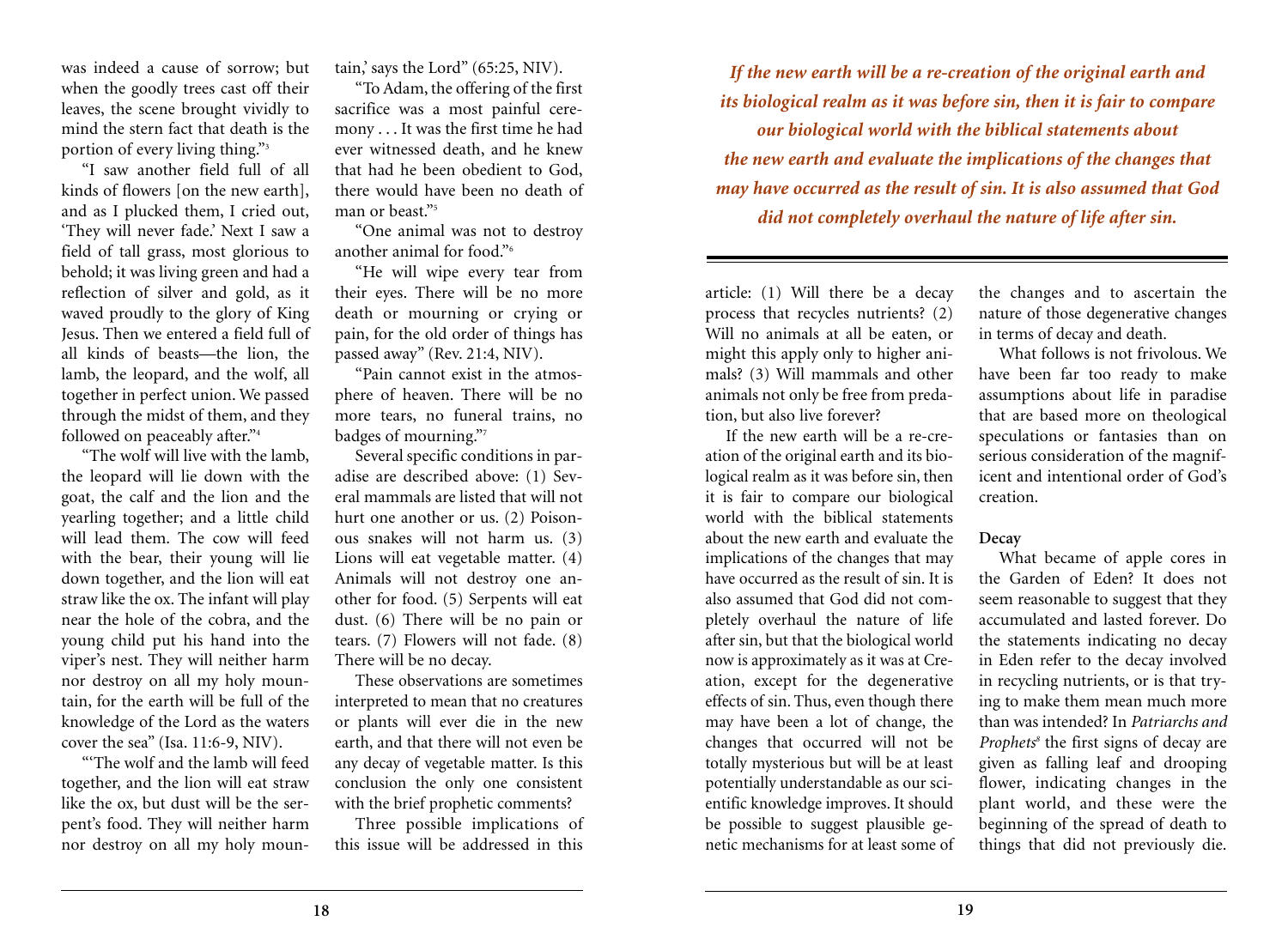The falling leaves reminded Adam and Eve that they too would die. Does the use of the term *decay* in these references and others like them refer to the bacterial breakdown and recycling of organic refuse (apple cores, fallen twigs, dung), or is this more likely a general reference to the intrusion of death and suffering into the creation? Perhaps we tend to read our specific, technical definitions into words that were used with a more general meaning.

If we interpret the statements discussing decay as referring to the specific process of bacterial recycling, this has a number of implications that should not be ignored. The original diet of human beings included fruit and grain. All fruit begins with flowers, and the flower petals die and fall off to make room for the fruit. Then, after the fruit is eaten, there is usually some waste part of the fruit that is not edible. An analogous process is involved in the growth and eating of grain.

If "flowers never fading" means that each individual flower will last forever, then there could never be any fruit or grain. If flower petals do fall, they will need to be recycled, or they will accumulate indefinitely. There likely would be other organic waste matter as well. Will nobody ever accidentally break a twig from a tree? Or will there be twigs that need to be recycled? Today, trees lose small twigs and lower branches as the tree grows.

All trees also make new leaves to replace old ones. Deciduous trees do this each year, but conifers are continuously replacing needles with new ones. Did this begin only after sin, or did trees always have a renewal process as conifers have? The same process occurs with animal hair (including human hair). Did animal hair never wear out in Eden, or were animals made to renew their fur coats periodically? What became of the old hair? Did every cell in the human body live forever, or were there continual renewal processes, as is presently true, with replacement of old cells and phagocytes that remove damaged cells?

Dung beetles have a life cycle centered on the recycling of dung. They form balls of dung that they bury in the ground, and then they lay their eggs in them. There are countless types of insects that live by recycling dung, dead wood, dead organisms, or other types of organic waste. Either they were designed for that function, or those adaptations have developed (evolved) since sin.

### **The Limits to Predation**

The biblical statements indicating that mammals will not eat one another are certainly consistent with an absence of pain and suffering. Mammals and birds give indication of fear, pain, and suffering associated with predation. Also, those mammals and birds that have longlasting pair bonds sometimes show evidence of a sense of loss after a mate or a parent dies. Does this mean that no animals ever will eat one another? What about bats and anteaters, which have very specialized adaptations for catching and eating insects? Will they still eat insects? Did they eat insects in the Garden of Eden; or were they originally quite different, and have their

insect-eating adaptations developed (evolved) since sin?

One way to examine this question is to consider the highest level of life that can be eaten by other organisms without results that are evil in a moral sense: without causing pain and suffering.

What is it about death by being eaten that is evil? Since eating fruit was a part of God's original plan for

| Human beings                   | highest level of intelligence; spiritual nature                                                                                         |
|--------------------------------|-----------------------------------------------------------------------------------------------------------------------------------------|
| <b>Mammals</b>                 | intelligent behavior; some with strong bonds to mother<br>or mate (love); some act as if they have some ability to<br>perceive death    |
| <b>Birds</b>                   | much more instinctive (automatic) behavior than mam-<br>mals, but more intelligent than reptiles; some have<br>bonds to a specific mate |
| Reptiles,<br><b>Amphibians</b> | more intelligent than fish, but without bonds to other<br>specific individuals (love); no concept of death                              |
| Fish                           | vertebrates, but with largely instinctive behavior                                                                                      |
| <b>Invertebrates</b>           | organisms with power of movement, but no intelligent<br>thought regarding pain or fear                                                  |
| <b>Sessile Animals</b>         | invertebrates that do not move around, having no sense<br>of pain or death                                                              |
| <b>Plants</b>                  | sessile organisms; no brain or sense organs                                                                                             |
| <b>Fruits</b>                  | periodically renewed resource; produced in excess                                                                                       |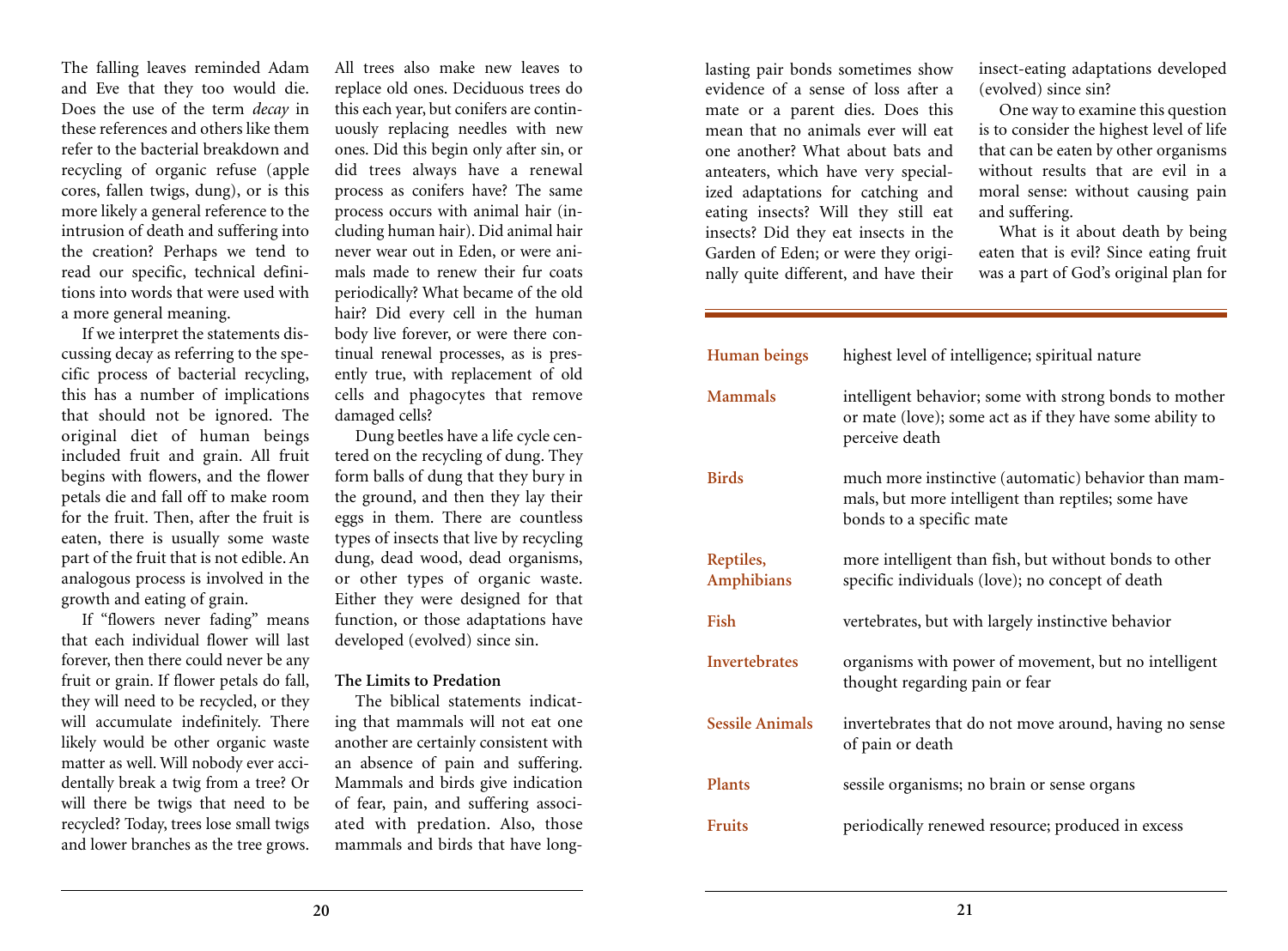us, it must be all right to eat some types of living tissue. The question is, What feature defines the limit of what can be eaten without introducing evil into nature? Animals move and plants generally do not: Is the ability to move the dividing line? Probably not, since some plants have at least some parts that move, and it seems as if it would take more than movement to define the limit of what can be eaten. If a bat eats an insect, is that a morally evil action, or were insects designed to fill a role in nature equivalent to mobile plants? Insects and other invertebrates will instinctively try to escape from predators, but this does not mean they understand death, or that they suffer when caught, as higher animals do. Invertebrates certainly do not have any sense of what death is, nor is it likely that they feel any loss at the death of another insect. Death of any kind now reminds us of our own mortality, but when humans have immortality in the new earth, perhaps we will look at things more objectively and recognize that the death of insects has no moral significance and causes no suffering to the insect.

In contrast to insects, the death of mammals has much more significance. Since baby mammals are very dependent on their parents for a time, the death of a mother results in the slow and painful death of her young. Some mammals have very

strong bonds between mother and young and between mates, and when a mate or parent dies, at least some mammals act as if they perceive something of the meaning of death. The pain and suffering caused by predation of mammals by other animals is certainly difficult to reconcile with a perfect creation, and all of the examples mentioned in the Scripture texts quoted above are mammals. Perhaps mammals were created with behavioral controls that prevented them from attacking one another, and these controls broke down as the result of sin.

If insects were subject to predation in Eden, where, between insects and mammals, was the limit of predation? The specific animals that are listed in the revealed descriptions of paradise are mammals, except for the statement that "one animal was not to destroy another animal for food<sup>"9</sup> In this statement was the word *animal* used in the precise zoological sense of animals as compared to plants? Or was the common layman's use of the word *animal* to mean "mammal" closer to what she had in mind?

Some birds also have strong pair bonds, and according to Konrad Lorenz, some even react to the death of a mate in much the same way as a human would. Reptiles, amphibians, and fish are much more instinctive in their behavior, so perhaps their death does not have the moral sig-

*An important question that still remains is: How much change is required to develop, from the created animals, the vertebrate predators that exist now? It is often assumed that this requires a lot of anatomical changes, but that is not necessarily true for many vertebrates. Possibly the change to a predatory lifestyle involved largely behavioral changes, with limited anatomical change.*

nificance of that of intelligent, warm-blooded animals. However, the killing and eating of reptiles by other animals is still difficult to reconcile with a world of peace and love.

Some of the possible options are:

**1.** Only plants could be eaten; no animals were ever eaten, including invertebrates. Animals that are specialized for eating insects, like anteaters and bats and spiders, have developed those adaptations since sin; baleen whales have also developed their baleen structures and the rest of their filter-feeding mechanism; all filter-feeding invertebrate animals (a filter that catches food items, including other animals, out of the water) have changed from their original structure to become filter-feeders. Insect-eating plants, such as the pitcher plant and Venus fly trap, have also evolved those adaptations since sin.

**2.** Insects and other invertebrates were part of the food chain, along with plants. No vertebrate animals

were ever eaten by other animals. Behavior patterns that maintained this limit of predation began to break down after sin, along with human predation on animals. If invertebrates were originally a source of food for other animals, this eliminates the need to evolve all the filter-feeding and other mechanisms involved in the eating of invertebrates.

An important question that still remains is: How much change is required to develop, from the created animals, the vertebrate predators that exist now? It is often assumed that this requires a lot of anatomical changes, but that is not necessarily true for many vertebrates. Possibly the change to a predatory lifestyle involved largely behavioral changes, with limited anatomical change. A common objection to this idea is the observation that in mammals, there is considerable difference between the digestive systems of carnivores and herbivores. It is sometimes claimed that this difference between carni-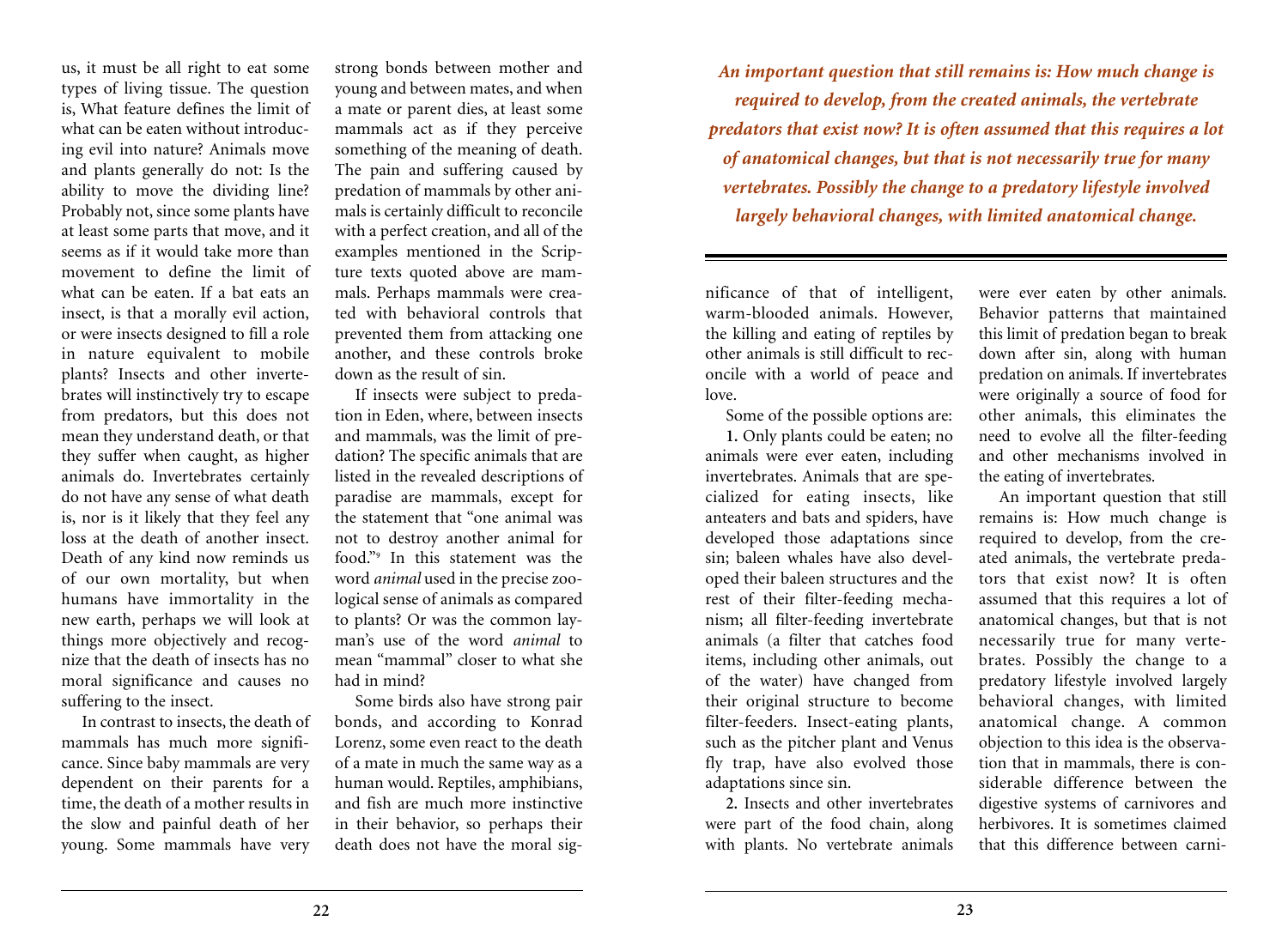*The issue of the limits of death in paradise needs to be considered in its own right, aside from the question of predation. Some individuals believe that on the new earth, if we are about to accidentally step on an ant, an angel will be sure to move the ant aside. Surely angels are capable of being that alert, but is that really the way it will be?*

vore and herbivore digestive tracts would have to have developed since the beginning of sin. Closer inspection doesn't seem to support this conclusion. Mammals can be grouped roughly into four categories, based on what they eat:

- **a.** Grass, leaves
- **b.** Fruit, roots, fungi, seeds, in
- vertebrates, occasional meat
- **c.** Carrion
- **d.** Mostly live animals

The big difference in digestive tracts is between group a and b, not between b and c, or between c and d. The herbivores in group a (cow family, deer family, horses and their relatives, rabbits and hares, one rodent subfamily, etc.) have specialized features for dealing with the indigestible plant cell walls in grass and leaves. These features include longer intestines, and generally some type of fermentation system in which bacteria and protozoa break down the plant material into substances that mammals can use as an energy source. Some also chew the cudchew and swallow the products from the fermentation chamber—including the cow family, deer family, and rabbits and hares. Perhaps the animals in groups b to d were originally all vegetarian (but not grass-eaters), and those that were anatomically capable of changing to meat eating made the change. The shearing and stabbing teeth of carnivores have perhaps been accentuated by natural selection, but their original function was the dismantling of fruit, etc. Some mammals that eat very little meat have large and powerful canine teeth. Also pet African lions and other carnivores have been raised on vegetarian diets and remained healthy—carnivores don't necessarily need meat.

**3.** This option is like the last one, but includes some lower vertebrates on the menu. Perhaps cold-blooded vertebrates could be eaten by other animals in Eden—at least those types that do not exhibit any parental care or other bonding-like behaviors. And perhaps the carrion

feeders like vultures have always been the garbage clean-up crew.

### **Death**

The issue of the limits of death in paradise needs to be considered in its own right, aside from the question of predation. Some individuals believe that on the new earth, if we are about to accidentally step on an ant, an angel will be sure to move the ant aside. Surely angels are capable of being that alert, but is that really the way it will be? The discussion under the subject of predation is also pertinent here, in the sense that death has a different significance for invertebrates than it has for thinking, loving mammals. But other issues are involved as well. What does the tree of life mean for humans? We will need to eat of the tree of life in order to live forever. *Patriarchs and Prophets* says, "In order to possess an endless existence, man must continue to partake of the tree of life. Deprived of this, his vitality would gradually diminish until life should become extinct."10 Is the tree of life just symbolic, or does it have some real function?

My favorite hypothesis is that the fruit of the tree of life contains a set of as-yet-unknown vitamins that activate a renewal or replacement mechanism in the cells of our bodies that prevents aging.

What about mice, lizards, and blue jays—do they live forever with-

out eating from the tree of life? Perhaps the mice and other small animals gather from around the world periodically to eat from the tree of life, but that doesn't seem highly probable. Was there an alternate source of the "tree of life vitamins" for non-human animals? Otherwise it would seem quite inconsistent that humans would have to eat from the tree of life, but other animals would live forever without doing so. On the other hand, another possibility is that humanity's relationship to the tree of life is different from that of other animals, for the same reason that humanity has to use intelligence to accomplish many things that other animals do instinctively. If that is true, then perhaps humans need the tree of life, but other (non-rational, non-spiritual) animals live forever without the tree of life.

There are other implications, as well, if animals were originally intended to live forever. If that were true, then either the universe would have to expand forever, exponentially, so the excess animals could be moved to new homes, or else reproduction would have to stop when the earth was adequately supplied with animals. Of course this problem exists for humans no matter how other animal populations were controlled. If humans had not sinned, at some point human reproduction would have to have stopped unless the universe is forever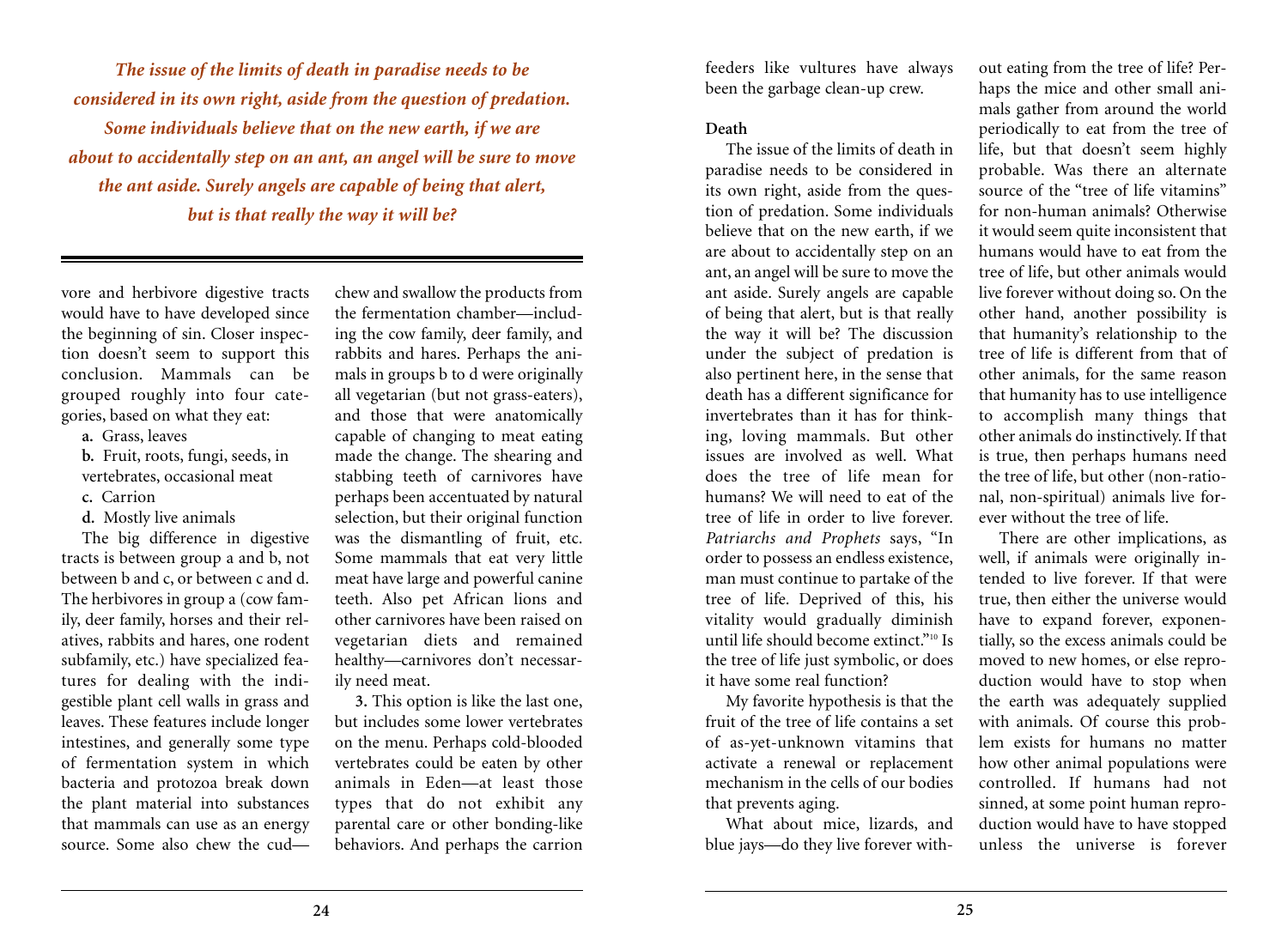# expanding.

The most direct statement pertinent to this question is this: "It was the first time he [Adam] had ever witnessed death, and he knew that had he been obedient to God, there would have been no death of man or beast."11 It would be helpful if we had been given a definition of just what was meant here by *beast*. Did it mean domestic animals, mammals, or what? The part of the statement that says he had not witnessed death does not necessarily mean that no death of lower animals ever occurred down in their nests or burrows, and if Adam had not become subject to death he might have had quite a different perspective on the death of an insect or even a mouse.

Some of the options for the limits of death are:

**1.** Not only was there no predation, but no animals ever died. No insects will ever get accidentally stepped on, and even mice live forever.

**2.** Humans and other vertebrate animals (at least the higher, warmblooded vertebrates) live forever. Plants and invertebrates all have a genetically determined life span (as is currently true), after which they die and are replaced by new offspring.

**3.** Humans (in addition to heavenly beings) live forever, and they do so because they eat from the tree of life. Higher vertebrates (perhaps all

vertebrates) are not subject to predation, but all plants and most nonhuman animals have a genetically defined life span (as is currently true) and then quietly die and are recycled. Some mammals—and perhaps all—do not die. Carefully designed behavioral mechanisms limit predation to animals that do not suffer because of being killed, and death is limited to animals that do not understand the meaning of life and death. Synchrony in length of life within any given species reduces or eliminates the emotional pain of an animal losing a mate. Population control mechanisms are highly efficient and prevent overpopulation.

**4.** As in number 3, but all nonhuman animals are subject to death. They live out their genetically programmed lifecycle, then quietly die and are recycled.

### **Weighing the Possibilities**

What do Scripture and the Spirit of Prophecy tell us about these options, at least if we accept the more conservative interpretations?

**1.** The following hypotheses, favored by many Christians, are consistent with a literal reading of what has been revealed, but may not be required by the prophetic writings unless we read something between the lines that is not truly there or insist on a literal meaning that may have never been intended by the authors. There seems to be no bibli-

cal reason to accept these hypotheses. The term *decay* can readily be understood as meaning the gradual degenerative effects of sin, not bacterial recycling. Ellen White's exclamation upon being shown flowers in the new earth that "'They will never fade'"12 doesn't sound like a theological revelation, but rather more like a spontaneous reaction to the beauty before her.

**•** There was literally no decay, and thus there were no animal wastes, no organism ever died, and each flower, plant, leaf, twig, and mosquito lived forever.

**•** Only plants could be eaten; no animals were ever eaten, including invertebrates. Insect-eating plants and animals that are specialized for eating invertebrates, like anteaters and bats, spiders, and filter feeders, have developed those adaptations since sin.

**•** Not only was there no predation, but no animals ever died. No insects will ever get accidentally stepped on, and even mice live forever.

**2.** The following hypotheses are not clearly refuted by even the most conservative, literal reading of the prophetic writings. We can only judge them according to our subjective concepts of what is morally evil about death and/or predation at various levels of life.

**•** There was generally no decay, but there were biological mechanisms to care for the occasional fallen twig or leaf or flower.

**•** The flower-to-fruit cycle, the replacement of leaves and hair, the production of animal wastes, the continual replacement of old or damaged cells in organisms (including scavenging of these cells by other cells designed to do so), and the recycling of these were normal processes in Eden. After sin began to affect the Earth, there was a gradual loss of strength, soundness, health, or beauty; trees began to lose more leaves than the normal replacement, and perhaps flowers began to wilt and look ugly before falling off to make way for fruit. Or, perhaps, the statements about fading flowers means that there will always be beautiful flowers, not that each individual flower will last forever.

**•** Insects and other invertebrates were part of the food chain, along with plants. No vertebrate animals were ever eaten by other animals. Behavior patterns that maintained this limit of predation began to break down after sin, along with human predation on animals.

**•** Some lower vertebrates, in addition to the invertebrates, were eaten by other animals—at least those that do not exhibit any parental care or other bonding-like behaviors. And, perhaps, the carrion feeders like vultures have always been the garbage clean-up crew.

**•** Humans and other vertebrate